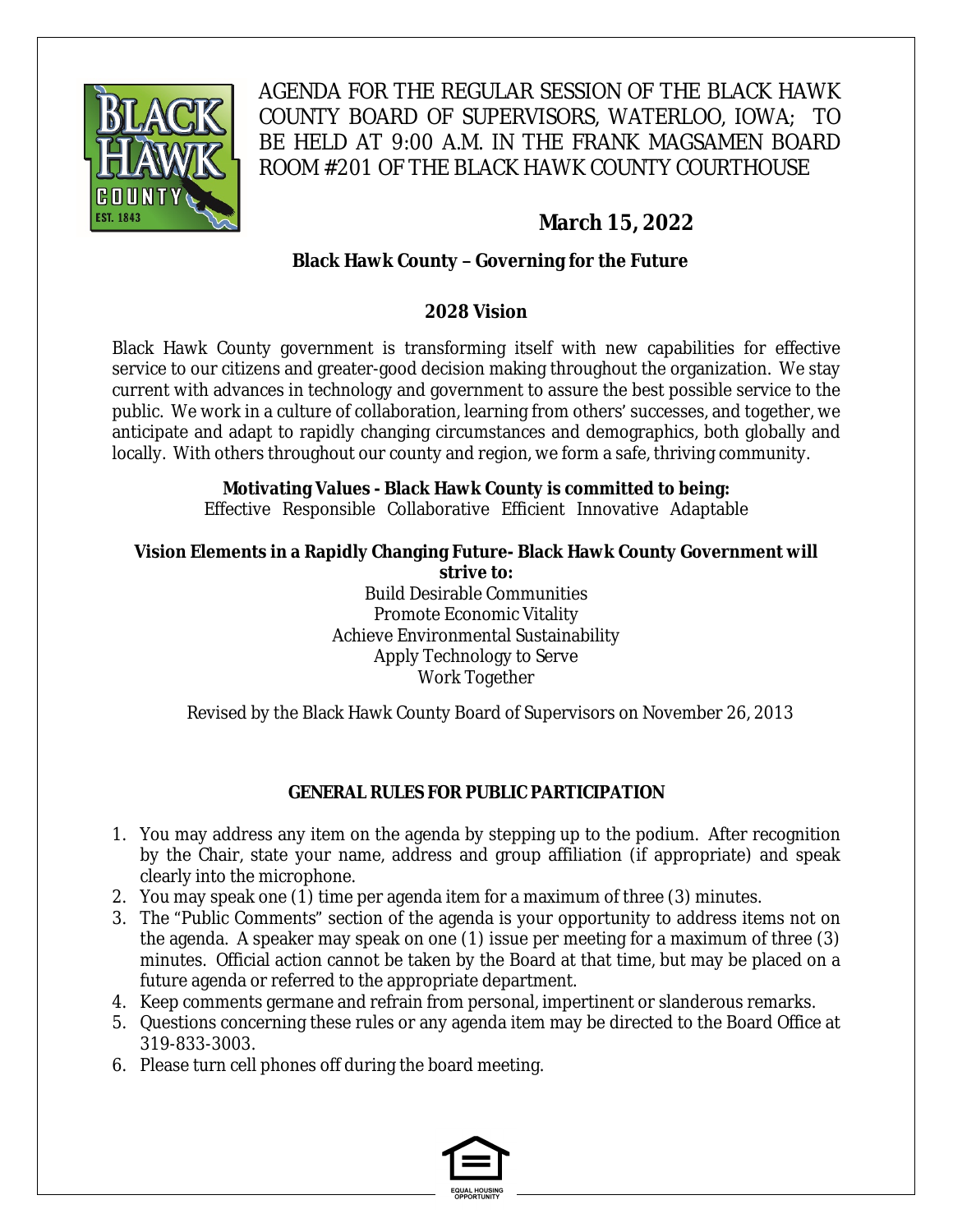March 15, 2022

Black Hawk County is inviting you to a scheduled Zoom meeting. Join Zoom Meeting: [https://us02web.zoom.us/j/82841919144?pwd=QzdhQmZFZUZLQ3lJUCsvZkV6cVdBQT09](https://gcc02.safelinks.protection.outlook.com/?url=https%3A%2F%2Fus02web.zoom.us%2Fj%2F82841919144%3Fpwd%3DQzdhQmZFZUZLQ3lJUCsvZkV6cVdBQT09&data=04%7C01%7Ckzwanziger%40blackhawkcounty.iowa.gov%7C0010f7c989134a32c85d08da01d1f211%7C9960f5b6faae4bb3a122c43aceeaa06d%7C0%7C0%7C637824298477797892%7CUnknown%7CTWFpbGZsb3d8eyJWIjoiMC4wLjAwMDAiLCJQIjoiV2luMzIiLCJBTiI6Ik1haWwiLCJXVCI6Mn0%3D%7C3000&sdata=qibaV80VPtmcoNjDKwxWhPaoBb2YgvNxxe2l99LKMpE%3D&reserved=0) Meeting ID: 828 4191 9144 Passcode: 330359

> Dial by your location +1 301 715 8592 US (Washington DC) +1 312 626 6799 US (Chicago) +1 646 558 8656 US (New York) +1 253 215 8782 US (Tacoma) +1 346 248 7799 US (Houston) Find your local number: [https://us02web.zoom.us/u/ksAmUWqvJ](https://gcc02.safelinks.protection.outlook.com/?url=https%3A%2F%2Fus02web.zoom.us%2Fu%2FksAmUWqvJ&data=04%7C01%7Ckzwanziger%40blackhawkcounty.iowa.gov%7C0010f7c989134a32c85d08da01d1f211%7C9960f5b6faae4bb3a122c43aceeaa06d%7C0%7C0%7C637824298477954113%7CUnknown%7CTWFpbGZsb3d8eyJWIjoiMC4wLjAwMDAiLCJQIjoiV2luMzIiLCJBTiI6Ik1haWwiLCJXVCI6Mn0%3D%7C3000&sdata=xdoIaoHW%2B847cVQueimBQp002upBOk1M9QMr2EIqfqQ%3D&reserved=0)

## **ROLL CALL**

# **MOMENT OF SILENCE – To Reflect on Actions**

## **PLEDGE OF ALLEGIANCE**

## **1. AGENDA RECEIVED AS PROPOSED OR AS AMENDED**

#### **2. PUBLIC COMMENTS**

## **3. CLAIMS AND PAYMENTS**

A. Resolution **–** that the Board of Supervisors APPROVE EXPENDITURES, and that the County Auditor be authorized and directed to ISSUE CHECKS, against the various settlement of such claims as allowed.

## **4. RECEIVE PROJECT UPDATES FROM DEPARTMENT HEADS/ELECTED OFFICIALS**

## **5. MINUTES APPROVED –** March 8, 2022

#### **6. CONSENT AGENDA**

The following items will be acted upon by voice vote on a single **RESOLUTION**, without separate discussion, unless someone from the board or the public requests that a specific item be considered separately.

#### A. TO APPROVE, RECEIVE, PLACE ON FILE WITH THE COUNTY AUDITOR

1. The Board of Supervisors APPROVE INTERGOVERNMENTAL JOURNAL ENTRIES, and that the County Auditor be authorized and directed to TRANSFER monies within the various funds as submitted.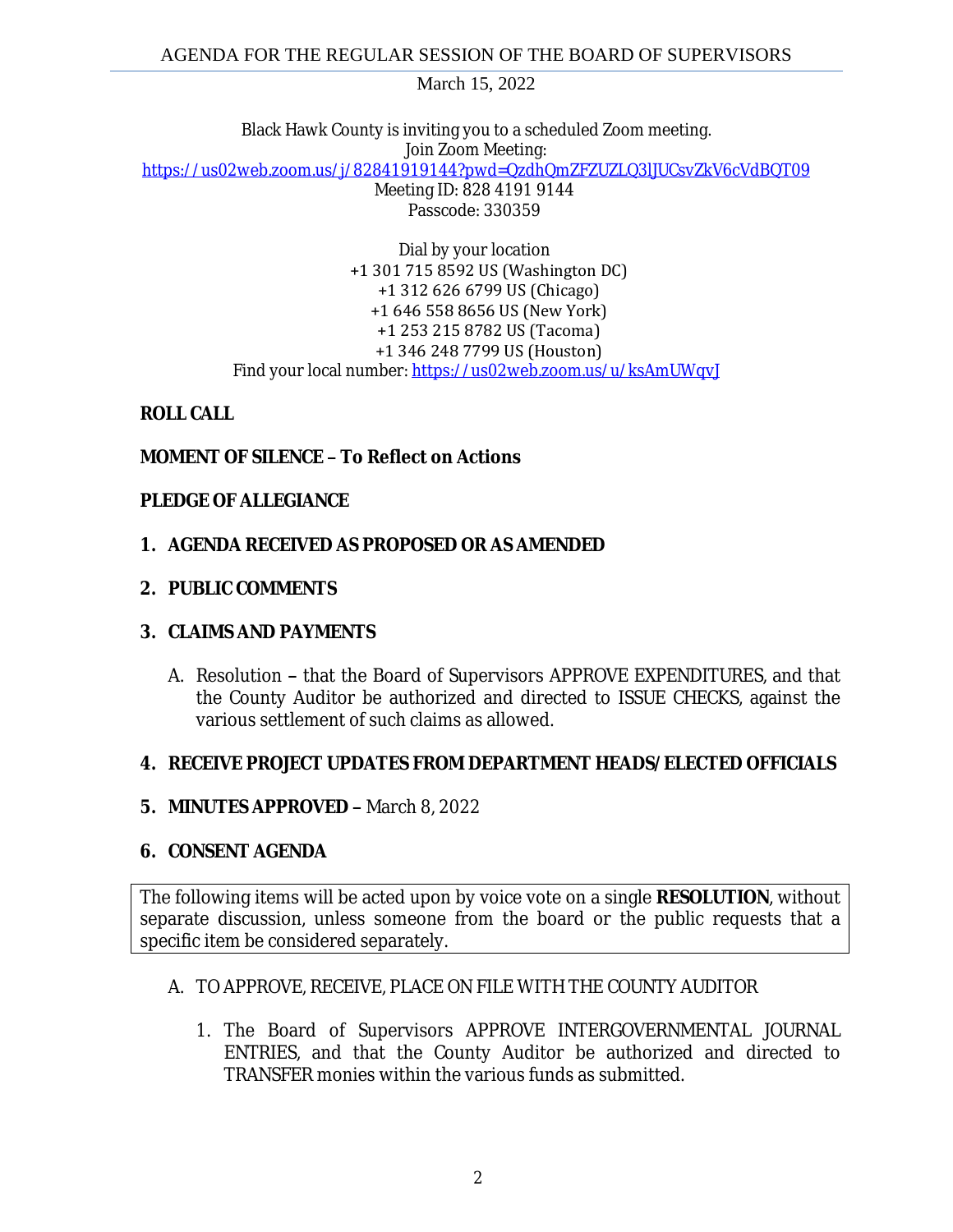March 15, 2022

## B. TO RECEIVE AND PLACE ON FILE WITH THE COUNTY AUDITOR

- 1. The PERMIT FOR UTILITY WORK WITHIN THE RIGHT-OF-WAY for MidAmerican Energy Company, Waterloo, Iowa for placement of underground electric utility on County right-of-way along Grundy Road as recommended by Catherine Nicholas, County Engineer.
- 2. The PERMIT FOR UTILITY WORK WITHIN THE RIGHT-OF-WAY for MidAmerican Energy Company, Waterloo, Iowa for placement of overhead electric utility on County right-of-way along Crane Creek Road as recommended by Catherine Nicholas, County Engineer.

# **7. CONTRACTS AND AGREEMENTS**

- A. Resolution that the AGREEMENT between Black Hawk County and First Judicial District Department of Correctional Services (DCS) for the purpose of providing supervision and alternative inmate housing for prisoners who would otherwise be placed in the Black Hawk County Jail and to provide Intensive Pre-Trial Supervision in the amount of \$260,000 (0% Increase) between July 1, 2022 through June 30, 2023 be approved and direct the Chair to sign the same.
- B. Resolution that the STATEMENT OF COMPLETION and FINAL ACCEPTANCE OF WORK for Project BROS-SWAP-C007(164)-SF-07 Bridge Replacement, CCS on Kimball Ave be approved and direct the Chair to sign for same and authorize and direct the Auditor to make final payment in the amount of \$12,458.64 with a total project cost of \$415,288.15 as recommended by Catherine Nicholas, County Engineer (Project contracted at \$415,071.74 total working days specified 45, working days used 41.5, liquidated damages assessed - \$0 contractor, Jim Schroeder Construction Inc., Bellevue, Iowa
- C. Resolution that the LOWEST RESPONSIBLE BID received from Manatt's, Brooklyn, IA, for Fiscal Year 2023 Seal Coat Maintenance, project number L-7523, in various locations throughout the county with a bid of \$92,058.50 (Engineer's Estimate \$119,050.00) be awarded as recommended by Catherine Nicholas, County Engineer.

| Rank | Contractor                     | <b>Total Bid</b> | % Over Low Bid |
|------|--------------------------------|------------------|----------------|
|      | Manatt's Inc.                  | \$92,058.50      | $0.00\%$       |
|      | Blacktop Service Co.           | \$102,354.00     | 11.18%         |
|      | Prairie Road Builders Inc.     | \$105,827.00     | 14.96%         |
|      | <b>Fahrner Asphalt Sealers</b> | \$130,337.50     | 41.58%         |

D. Resolution – that the Amendment entitled "AMENDMENT V (GPO) TO PHARMACY BENEFIT MANAGEMENT SERVICES" to the Pharmacy Benefit Management Services Agreement between Black Hawk County and Navitus Health Solutions, LLC effective October 1, 2021, be approved as recommended